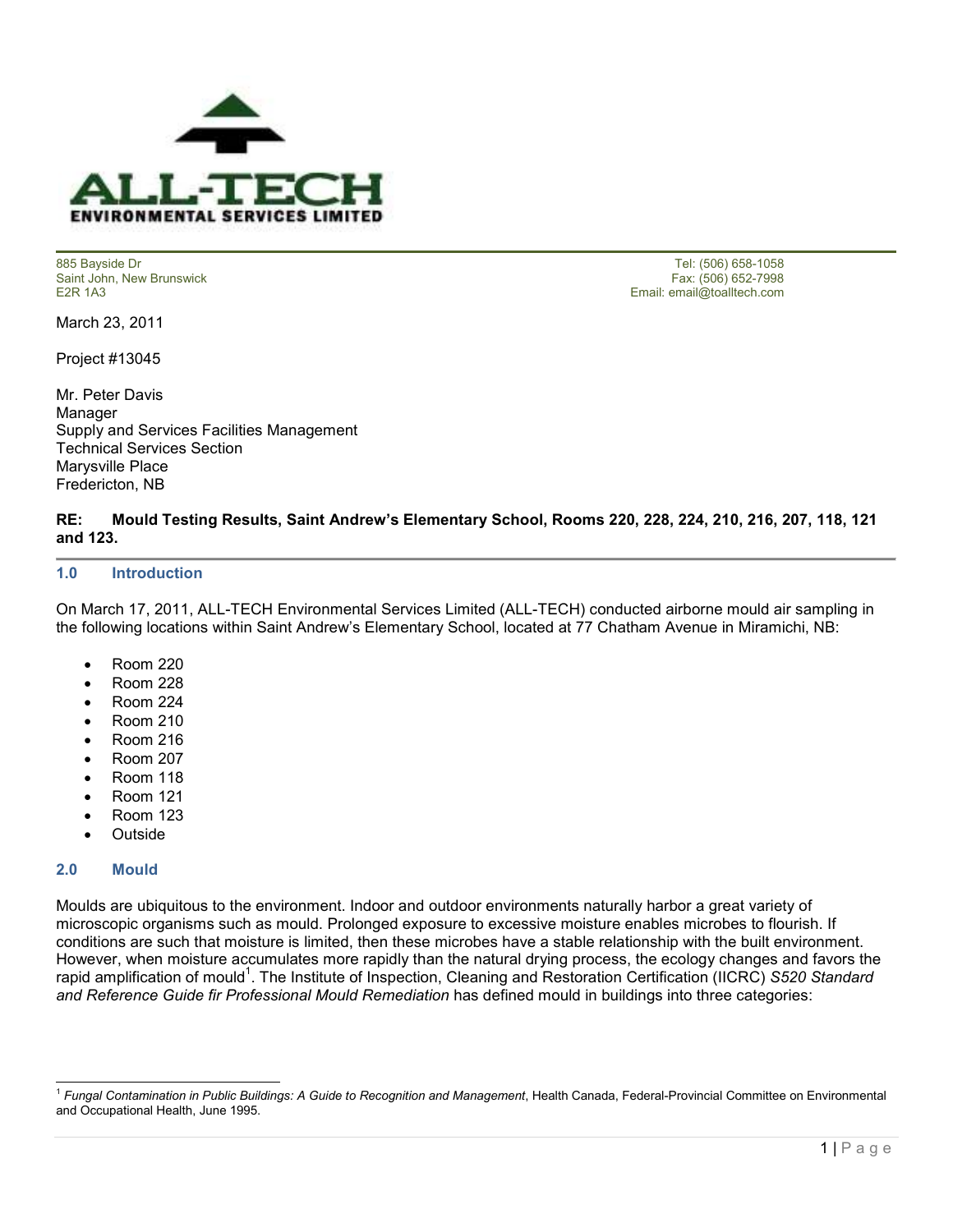- Condition 1 (normal fungal ecology)- Indoor environment that may have settled spores, fungal fragments, or traces of actual growth whose identity, location and quantity are reflective for normal fungal ecology for similar indoor environment.
- Condition 2 (settled mould spores) Indoor environment which is primarily contaminated with settled spores that were dispersed directly or indirectly from a condition 3 area. No actual mould growth.
- Condition 3 (actual growth) Indoor environment contaminated with the presence of actual mould growth and associated spores. Actual growth includes mould growth that is active or dormant, visible or hidden.

Mould contamination is defined as the presence of mould growth and/or mould spores, whose identity, location, and quantity are not reflective of a normal fungal ecology for similar indoor environments, and which may produce adverse health effects, cause damage to materials and/or adversely affect the operation of function of building systems.

# **3.0 Sampling Methodology**

#### **3.1 Air Sampling for Mould**

Total airborne mould spore air samples were collected using Zefon Air-O-Cell® sampling cassette connected to a vacuum sampling pump. The flow rate on the sampling pump was set at 15.0 litres per minute. The Zefon Air-O-Cell® cassette is an impaction-based air sampler designed to pull air across a tacky sampling medium, trapping any airborne particulates. The samples were sent to EMC Scientific Inc., Mississauga, Ontario for direct microscopic analysis for total airborne mould spores concentrations.

# **4.0 Health Effects Caused by Mould**

There are a number of documented cases of health problems related to exposure to indoor moulds. The most common symptoms from exposure to mould in indoor environments are runny nose, eye irritation, cough, congestion, and aggravation of asthma if the person is asthmatic. People with suppressed immune systems may be susceptible to serious fungal infections as a result of exposure to indoor moulds. The people with suppressed immune systems are normally patients in health care facilities and can be adversely affected by not only mould but by a host of other microorganisms found in buildings.

All mould species can produce mycotoxins; however, there is no correlation between inhalation exposure and the associated toxic response except in case where extremely high levels of dust containing mould metabolite. The amount of dust in these cases is described as a fog<sup>2</sup>. These conditions are not normally found in built environments. Most of the toxic response associated with mould is by ingestion of foods heavily overgrown with moulds and not by inhalation of moulds. The present alarm over human exposure to moulds in the indoor environment derives from a belief that inhalation exposures to mycotoxins cause numerous and varied, but generally non-specific, symptoms. Current scientific evidence does not support the proposition that human health has been adversely affected by inhaled mycotoxins in the home, school, or office environment<sup>3</sup>.

People who are exposed to mould growth will not necessarily exhibit adverse health effects. However, the mould must still be removed or controlled. People are at risk from indoor mould when spores or fragments are released into the air and inhaled or physically contacted (dermal exposure). Not everyone experiences allergic reaction; the susceptibility to exposure varies with the individual's genetic predisposition, age, state of health, and concurrent exposures. For these reasons, and because the measurement of exposure is not standardized and biological markers of exposure to mould are largely unknown, it is not possible to establish 'safe' or 'unsafe' levels of exposure. However, there are numerous guidelines that have been written to minimize mould exposure and control mould indoors<sup>4</sup>.

# **5.0 Exposure Criteria**

Currently, Federal/Provincial regulations for airborne mould concentrations in indoor environments do not exist, however, there are numerous guidelines published regarding acceptable airborne mould concentrations. When air samples are collected as part of an air quality assessment, most situations dictate that comparisons are made between indoor and

 2 Pratt DS, May JJ. Feed-associated respiratory illness in farmers, *Arch Environ Health.* 1984;39:43-8

<sup>&</sup>lt;sup>3</sup> American College of Occupational and Environmental Medicine guideline "Adverse Human Health Effects Associated with Moulds in the Indoor *Environment"*: www.acoem.org/guidelines/pdf/mould-10-27-02.pdf

<sup>4</sup> Canadian Construction Association: Mould Guidelines for the Canadian Construction Industry, Document CCA 82-2004, page 10, 2004.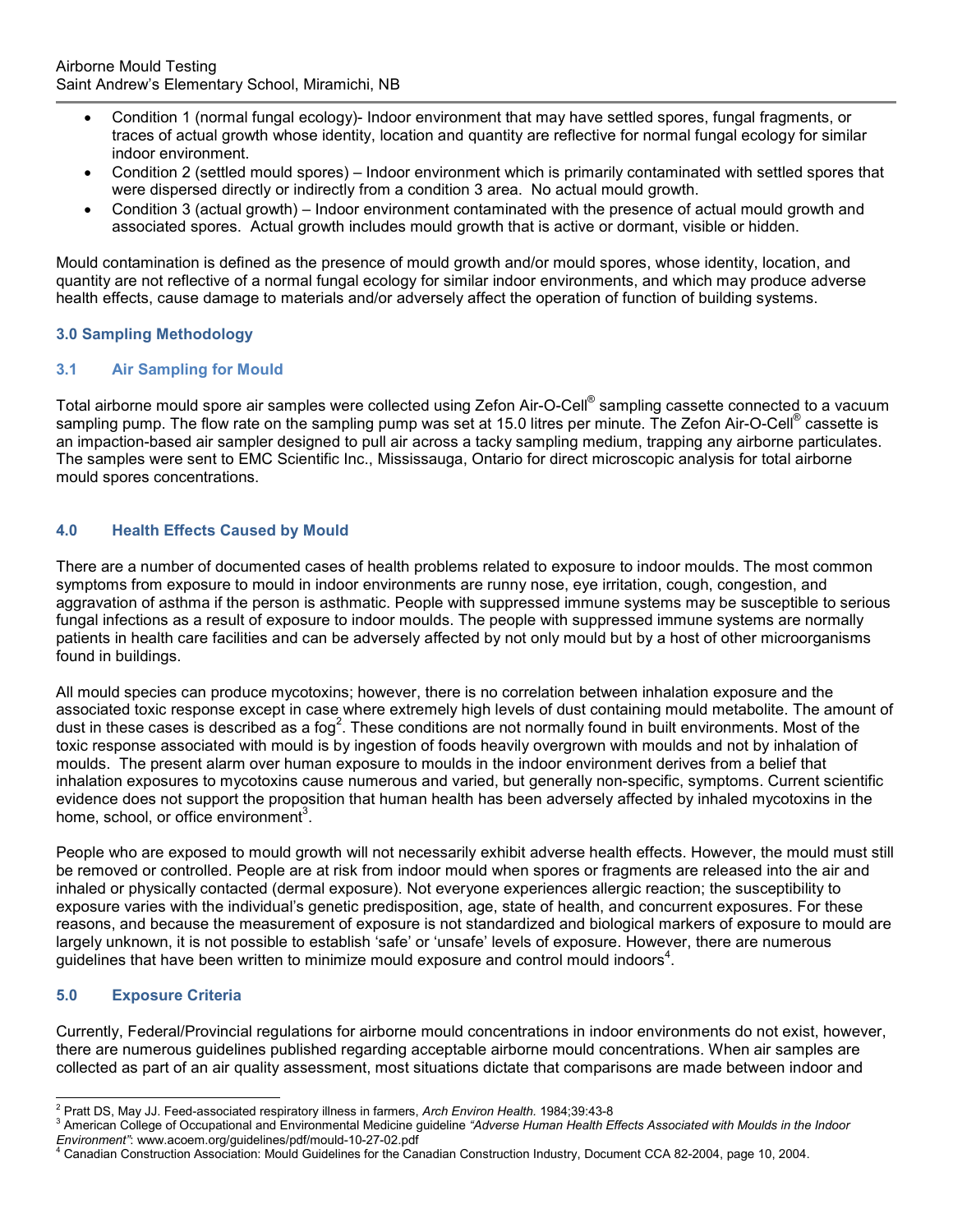outdoor mould levels. Indoor and outdoor samples must be collected within the same time period. It is important that, to the extent possible, the outdoor samples taken represent the air entering the building.

*Indoor/outdoor relationships are assessed both by comparing concentrations and species composition of comparable collected samples. In non-problem environments, the concentration of fungi (mould) in indoor air typically is similar to or lower than the concentration seen outdoors, except when outdoor air concentrations are near zero (i.e. during periods of snow cover). If fungal concentrations indoors are consistently higher than those outdoors, then indoor sources are indicated.<sup>5</sup>* 

# **6.0 Airborne Mould Sampling Results**

Table 1.0 - Total Airborne Mould Concentration Results

| Sample # | <b>Location</b> | <b>Sample</b><br><b>Volume</b><br>$M^3$ | <b>Fungal Name</b>           | Spores/M <sup>3</sup> | <b>Percent of</b><br><b>Total</b><br><b>Spores</b> | <b>Total Spore</b><br>Conc.<br>Spores/M <sup>3</sup> |
|----------|-----------------|-----------------------------------------|------------------------------|-----------------------|----------------------------------------------------|------------------------------------------------------|
| 158033   | <b>Room 220</b> | 0.15                                    | Aspergillus/Penicillium type | 80                    | 67                                                 | 120                                                  |
|          |                 |                                         | Cladosporium                 | 27                    | 22                                                 |                                                      |
|          |                 |                                         | Colorless                    | 13                    | 11                                                 |                                                      |
| 158034   | <b>Room 228</b> | 0.15                                    | Aspergillus/Penicillium type | 53                    | 57                                                 | 93                                                   |
|          |                 |                                         | Cladosporium                 | 13                    | 14                                                 |                                                      |
|          |                 |                                         | Colorless                    | 20                    | 21                                                 |                                                      |
|          |                 |                                         | Epicoccum                    | $\overline{7}$        | $\overline{7}$                                     |                                                      |
| 158035   | <b>Room 224</b> | 0.15                                    | Aspergillus/Penicillium type | 47                    | 58                                                 | 80                                                   |
|          |                 |                                         | Cladosporium                 | 20                    | 25                                                 |                                                      |
|          |                 |                                         | Colorless                    | 13                    | 17                                                 |                                                      |
| 158036   | <b>Room 210</b> | 0.15                                    | Aspergillus/Penicillium type | 40                    | 60                                                 | 67                                                   |
|          |                 |                                         | Cladosporium                 | $\overline{7}$        | 10                                                 |                                                      |
|          |                 |                                         | Colorless                    | 20                    | 30                                                 |                                                      |
| 158037   | <b>Room 216</b> | 0.15                                    | Aspergillus/Penicillium type | 107                   | 84                                                 | 127                                                  |
|          |                 |                                         | Cladosporium                 | 13                    | 11                                                 |                                                      |
|          |                 |                                         | Colorless                    | $\overline{7}$        | 5                                                  |                                                      |
| 158038   | <b>Room 207</b> | 0.15                                    | Aspergillus/Penicillium type | $\overline{7}$        | 25                                                 | 27                                                   |
|          |                 |                                         | Cladosporium                 | 13                    | 50                                                 |                                                      |
|          |                 |                                         | Colorless                    | $\overline{7}$        | 25                                                 |                                                      |
| 158039   | <b>Room 118</b> | 0.15                                    | Aspergillus/Penicillium type | 27                    | 57                                                 | 47                                                   |
|          |                 |                                         | Cladosporium                 | $\overline{7}$        | 14                                                 |                                                      |
|          |                 |                                         | Colorless                    | 13                    | 29                                                 |                                                      |
| 158040   | <b>Room 121</b> | 0.15                                    | Aspergillus/Penicillium type | 47                    | 78                                                 | 60                                                   |
|          |                 |                                         | Cladosporium                 | $\overline{7}$        | 11                                                 |                                                      |
|          |                 |                                         | Colorless                    | $\overline{7}$        | 11                                                 |                                                      |
| 158041   | <b>Room 123</b> | 0.15                                    | Aspergillus/Penicillium type | 40                    | 75                                                 | 53                                                   |
|          |                 |                                         | Cladosporium                 | $\overline{7}$        | 13                                                 |                                                      |
|          |                 |                                         | Colorless                    | 7                     | 13                                                 |                                                      |
| 158042   | Outside         | 0.15                                    | Aspergillus/Penicillium type | 53                    | 53                                                 | 100                                                  |
|          |                 |                                         | Cladosporium                 | 33                    | 33                                                 |                                                      |
|          |                 |                                         | Colorless                    | 13                    | 13                                                 |                                                      |

#### **7.0 Conclusions**

There is no precise formula for distinguishing normal background mould from contamination. Indoor and outdoor environments naturally harbour a great variety of microscopic organisms such as moulds. In most, but not all healthy

l <sup>5</sup>Burge, Harriet A., and Otten, James A., *In* **Bioaerosols: Assessment and Control**, pp 19-12, J. Macher, H.A. Ammann, H.A. Burge et. al., eds. American Conference of Governmental Industrial Hygienists, Cincinnati OH, 1999.